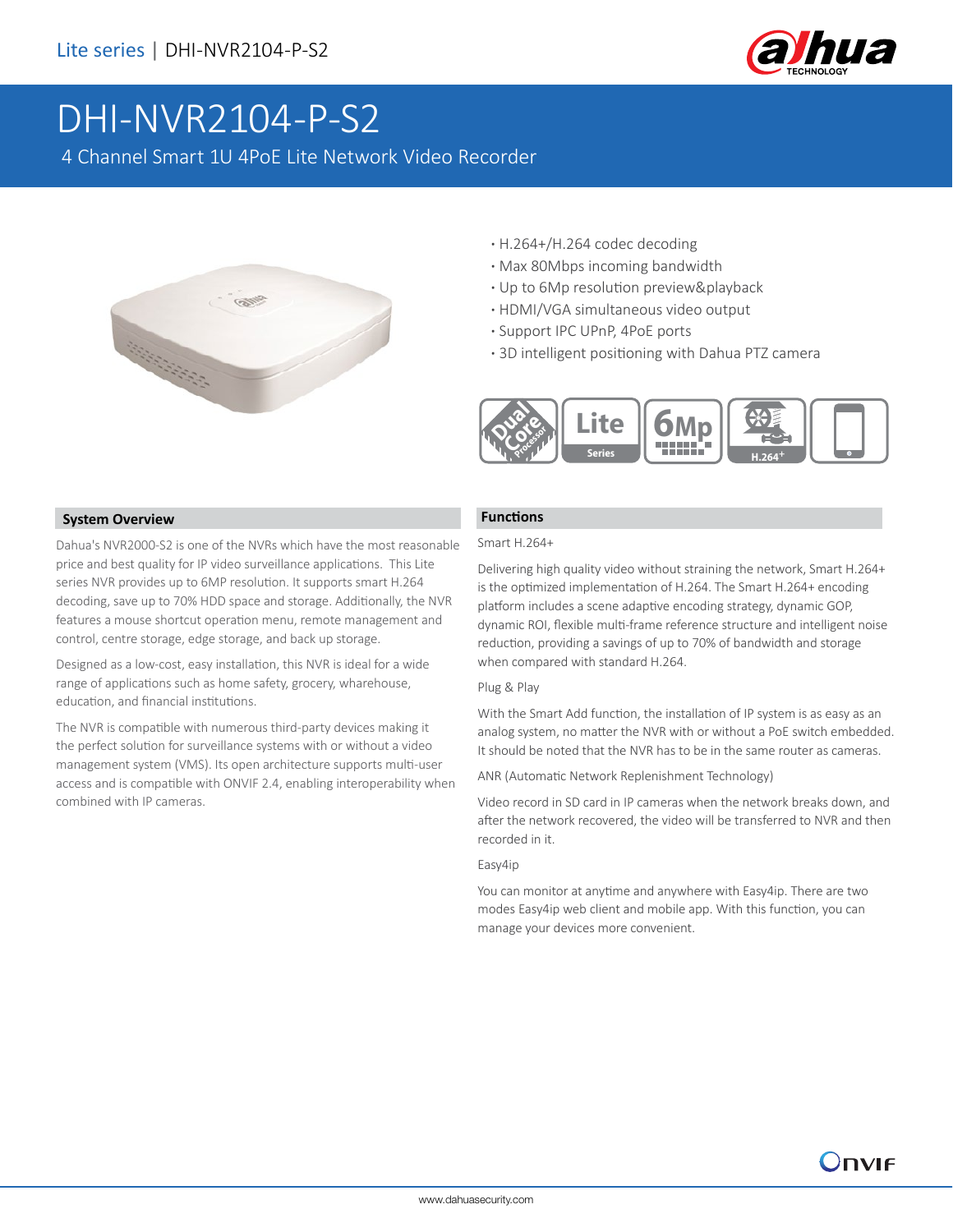# Lite Series | DHI-NVR2104-P-S2

| <b>Technical Specification</b> |                                                                               |  |  |
|--------------------------------|-------------------------------------------------------------------------------|--|--|
| System                         |                                                                               |  |  |
| Main Processor                 | Dual-core embedded processor                                                  |  |  |
| <b>Operating System</b>        | <b>Fmbedded LINUX</b>                                                         |  |  |
| Audio and Video                |                                                                               |  |  |
| IP Camera Input                | 4 Channel                                                                     |  |  |
| Two-way Talk                   | 1 Channel Input, 1 Channel Output, RCA                                        |  |  |
| Display                        |                                                                               |  |  |
| Interface                      | 1 HDMI, 1 VGA                                                                 |  |  |
| Resolution                     | 1920×1080, 1280×1024, 1280×720, 1024×768                                      |  |  |
| Multi-screen Display           | 1/4                                                                           |  |  |
| <b>OSD</b>                     | Camera title, Time, Camera lock, Motion detection,<br>Recording               |  |  |
| Recording                      |                                                                               |  |  |
| Compression                    | H.264+/H.264                                                                  |  |  |
| Resolution                     | 6Mp/5Mp/4Mp/3Mp/1080P/720P/D1&etc.                                            |  |  |
| Record Rate                    | 80Mbps                                                                        |  |  |
| <b>Bit Rate</b>                | 16Kbps ~ 20Mbps Per Channel                                                   |  |  |
| <b>Record Mode</b>             | Manual, Schedule(Regular(Continuous), MD, Stop                                |  |  |
| Record Interval                | 1~120 min (default: 60 min), Pre-record: 1~30 sec,<br>Post-record: 10~300 sec |  |  |
| Video Detection and Alarm      |                                                                               |  |  |
| <b>Trigger Events</b>          | Recording, PTZ, Tour, Video Push, Snapshot, and<br><b>Screen Tips</b>         |  |  |
| Video Detection                | Motion Detection, MD Zones: 396 (22 × 18),<br>and Tampering                   |  |  |
| Alarm input                    | N/A                                                                           |  |  |
| <b>Relay Output</b>            | N/A                                                                           |  |  |
| Playback and Backup            |                                                                               |  |  |
| Sync Playback                  | 1/4                                                                           |  |  |
| Search Mode                    | Time /Date, MD and Exact Search<br>(accurate to second)                       |  |  |

Play, Pause, Stop, Rewind, Fast play, Slow Play, Next File, Previous File, Next Camera, Previous Camera, Full Screen, Repeat, Shuffle, Backup Selection,

Digital Zoom

Backup Mode USB Device/Network

Playback Function

| Third-party Support            |                                                                                                                                                      |  |  |
|--------------------------------|------------------------------------------------------------------------------------------------------------------------------------------------------|--|--|
| <b>Third-party Support</b>     | Dahua, Arecont Vision, AXIS, Bosch, Brickcom,<br>Canon, CP Plus, Dynacolor, Honeywell, Panasonic,<br>Pelco, Samsung, Sanyo, Sony, Videotec, and more |  |  |
| Network                        |                                                                                                                                                      |  |  |
| Interface                      | 1 RJ-45 port (10/100Mbps)                                                                                                                            |  |  |
| <b>Ethernet Port</b>           | 1 Independent 100Mbps Ethernet Port                                                                                                                  |  |  |
| PoE                            | 4 ports (IEEE802.3at/af)                                                                                                                             |  |  |
| <b>Network Function</b>        | HTTP, TCP/IP, IPv4/IPv6, RTSP, UDP, NTP, DHCP, DNS,<br>IP Filter, DDNS, IP Search(Support Dahua IP camera,<br>DVR, NVS and etc.), Easy4ip            |  |  |
| <b>Optical Fiber Interface</b> | N/A                                                                                                                                                  |  |  |
| Max. User Access               | 128 users                                                                                                                                            |  |  |
| <b>Smart Phone</b>             | iPhone, iPad, Android                                                                                                                                |  |  |
| Interoperability               | ONVIF 2.4, CGI Conformant                                                                                                                            |  |  |
| Storage                        |                                                                                                                                                      |  |  |
| <b>Internal HDD</b>            | 1 SATA III Port, up to 6TB capacity for each HDD                                                                                                     |  |  |
| <b>HDD Mode</b>                | Single                                                                                                                                               |  |  |
| eSATA                          | N/A                                                                                                                                                  |  |  |
|                                |                                                                                                                                                      |  |  |
| Auxiliary Interface            |                                                                                                                                                      |  |  |
| <b>USB</b>                     | 2 ports (2 Rear USB2.0)                                                                                                                              |  |  |
| <b>RS232</b>                   | N/A                                                                                                                                                  |  |  |
| <b>RS485</b>                   | N/A                                                                                                                                                  |  |  |
| Electrical                     |                                                                                                                                                      |  |  |
| Power Supply                   | Single, DC48V/1.25A                                                                                                                                  |  |  |
| Power Consumption              | <4W (without HDD)                                                                                                                                    |  |  |
| Environmental                  |                                                                                                                                                      |  |  |
| <b>Operating Conditions</b>    | -10°C ~ +55°C (+14°F ~ +131°F), 86 ~ 106kpa                                                                                                          |  |  |
| <b>Storage Conditions</b>      | -20°C ~ +70°C (-4°F ~ +158°F), 0 ~ 90% RH                                                                                                            |  |  |
| Construction                   |                                                                                                                                                      |  |  |
| Dimensions(W×D×H)              | Smart 1U, 204.6mm×204.6mm×45.6mm<br>$(8.1" \times 8.1" \times 1.8")$                                                                                 |  |  |
| Net Weight                     | 0.45kg (0.99 lb) (without HDD                                                                                                                        |  |  |
| <b>Gross Weight</b>            | 1.5kg(3.31 lb)(without HDD)                                                                                                                          |  |  |
| Certifications                 |                                                                                                                                                      |  |  |
| CE                             | EN55032, EN55024, EN50130-4, EN60950-1                                                                                                               |  |  |